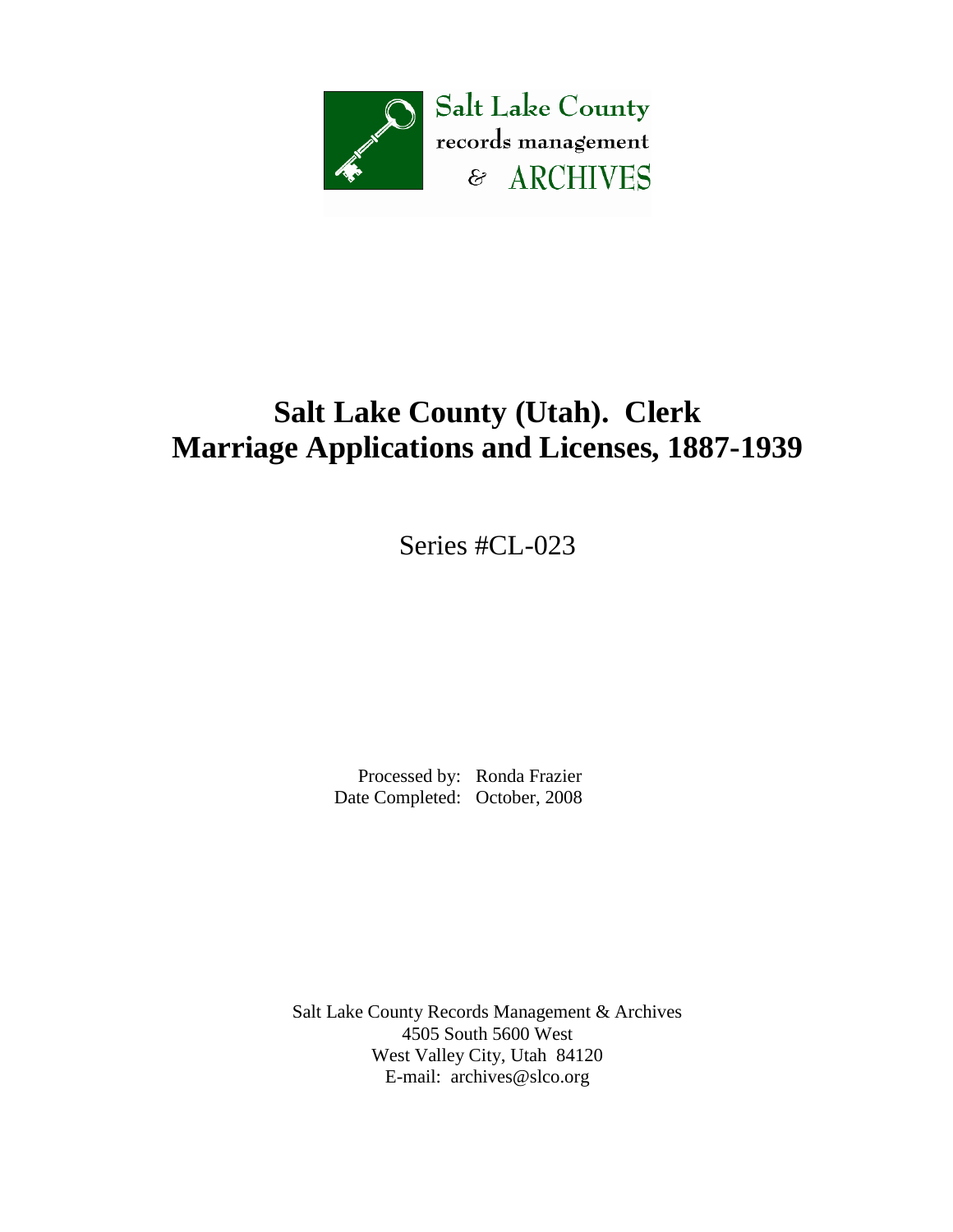Salt Lake County (Utah). Clerk. Marriage Applications and Licenses. Series #CL-023

| Creator:       | <b>Salt Lake County Clerk</b>                                                                                                                             |
|----------------|-----------------------------------------------------------------------------------------------------------------------------------------------------------|
| Title:         | Marriage Applications and Licenses                                                                                                                        |
| Dates:         | 1887-1939                                                                                                                                                 |
| Series Number: | $CL-023$                                                                                                                                                  |
| Quantity:      | 14 boxes (13 CF Arc, 1 Manu Letter), plus 543 Microfilm reels.                                                                                            |
| Arrangement:   | Numbered consecutively from number 1 beginning in 1887.                                                                                                   |
| Abstract:      | Applications and licenses for marriages first issued by the clerk of the<br>probate court then by the county clerk after the probate court was dissolved. |

### **Overview of Records**

# **Administrative Information**

| <b>Access Restrictions:</b> | Marriage Licenses are open to the public 75 years after the event.                                                                                                                              |
|-----------------------------|-------------------------------------------------------------------------------------------------------------------------------------------------------------------------------------------------|
| Use Restrictions:           | None                                                                                                                                                                                            |
| Preferred Citation:         | Application or license number; Box number; Marriage Applications and<br>Licenses, 1887-1939; Salt Lake County Clerk; Salt Lake County Records<br>Management & Archives, West Valley City, Utah. |
| Provenance:                 | Transferred from the Utah State Archives in 2001; 1906-onward transferred<br>from the Salt Lake County Clerk's office in 2014.                                                                  |
| <b>Related Records:</b>     | Indexes by both grooms and brides names are available for 1896-1907,<br>Books G-L and M to 4                                                                                                    |
|                             | Marriage Certificate Record Book, 1872-1889 (bulk 1887-1889),<br>Series PC-012                                                                                                                  |

#### **History Note**

The Salt Lake County Clerk was first created as Clerk of the County Court in 1850 by the provisional government of the State of Deseret. The clerk also acted as ex-officio clerk of the probate court. The Clerk's duties as probate court clerk ended when the granting of statehood in 1896 dissolved the probate court. Following statehood, the name was officially changed to County Clerk.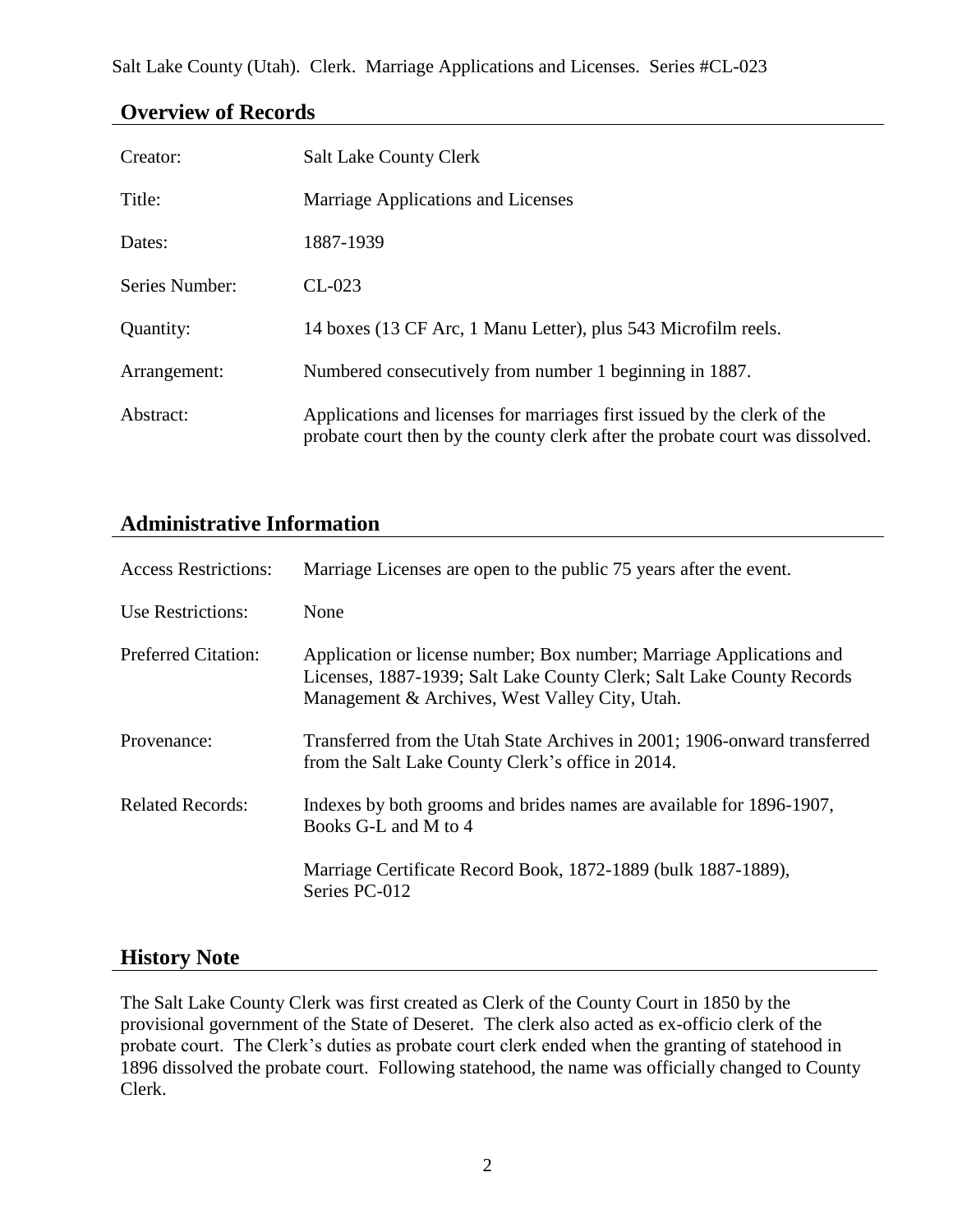The County Clerk is the accountant and bookkeeper of the county and is required to keep an official record of every business transaction of the county and carefully file all papers, books, and records which pertain to public affairs. The clerk also has a number of responsibilities in the conduct of elections and the organization of political parties in Utah. (Source: Utah State Archives Agency History #956)

## **Scope and Content Note**

Marriage records most often consist of applications and licenses. Applications are considered private and are available only to the subject. Licenses, the civil record providing recognition of a marriage, are public 75 years after the event. Beginning in 1888, an application was filed first. Then the marriage license was filed with the application. These records are the original applications and licenses with original signatures. Information on applications gives family history data: dates and places of birth, number of previous marriages, parents' names, etc. The license includes names, addresses, and ages of bride and groom; date and number of license; date of marriage; title and signature of person performing the ceremony; and signatures of bride, groom, witnesses, and county clerk. If permission was required for the marriage of minors, that too was recorded. Entries were numbered consecutively from number one beginning in 1887. In 1905, the clerk started over again with number one.

Indexes by bride and groom names are available for 1896-1907. The Western States Marriage Index, maintained online by BYU-Idaho Special Collections indexes marriages from all counties in Utah for various date spans, including most before 1900.

Locating civil marriage records in Utah prior to 1887 can be difficult as historically there wasn't a legal requirement to record them in any government register. Some early probate judges kept journals or records in which they might have written about the marriages they performed. These can be found at major Utah archives and libraries. One example is a journal of Elias Smith, a probate judge for Salt Lake County between 1852 and 1882. *Journal of Elias Smith of Salt Lake City, Utah.* Salt Lake City: Genealogical Society of Utah, 1949. (FHL films 00424-25; computer number 386505)